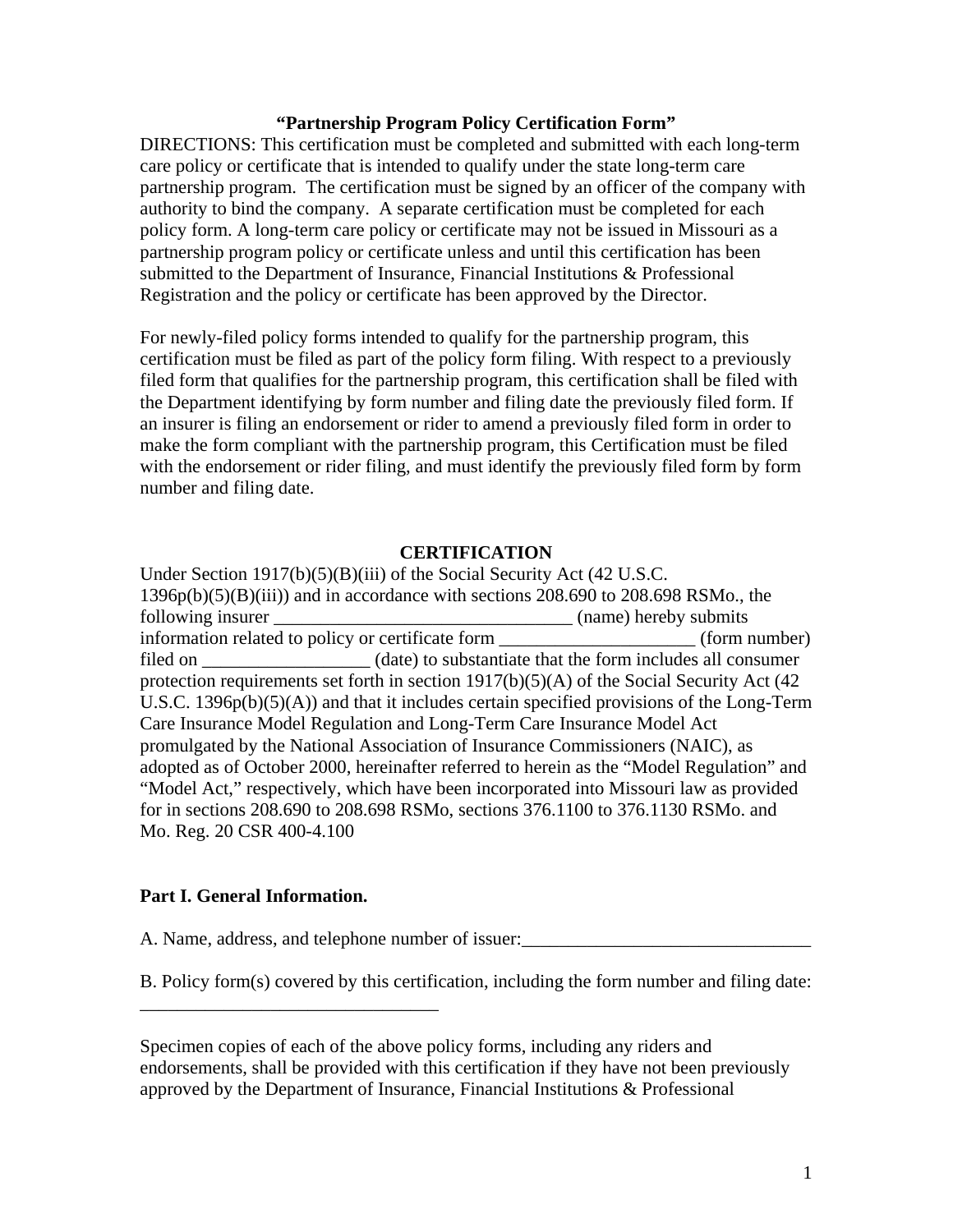Registration for use in Missouri. Policy forms that have been previously approved by the Department for use in Missouri shall be provided upon request.

# **Part II. Questions regarding compliance with the Model Regulation, Model Act and Missouri law.**

Please answer each of the following questions with respect to the policy forms identified in Part I (B), above.

For purposes of answering the questions below, any provision of the Model Regulation and Model Act listed below shall be treated as including any other provisions of the Model Regulation and Model Act necessary to implement the provision.

In order for a policy to qualify as a Long-Term Care Insurance Partnership Program Policy, the answers to all questions below should be "Yes" (or "N/A" where all requirements with respect to a provision cited herein are not applicable). If answers differ between policy forms (e.g., a requirement would be answered "Yes" for one form and "N/A" for another), you should use separate Certification for such policies.

(1) Do each of the policies identified in Part I(B) above (including certificates issued under a group insurance contract) comply with the following requirements of the Model Regulation, as contained in Mo. Reg. 20 CSR 400-4.100

A. Model Section 6A. Section (4)(A) relating to guaranteed renewal or noncancellability.  $Yes$  No  $N/A$   $\qquad$ 

B. Model Section 6B. Section (4)(B) relating to prohibitions on limitations.  $Yes \_\_ No \_\_ N/A \_\_$ 

C. Model Section 6C. Section (4)(C) relating to extension of benefits.  $Yes \_\_ No \_\_ N/A \_\_$ 

D. Model Section 6D. Section (4)(D) relating to continuation or conversion of coverage  $Yes \_\_ No \_\_ N/A \_\_$ 

E. Model Section 6E. Section (4)(E) relating to discontinuance and replacement.  $Yes$   $No$   $N/A$ 

F. Model Section 7. Section (5) relating to unintentional lapse  $Yes \_\_ No \_\_ N/A \_\_$ 

G. Model Section 8. Section (6) relating to disclosure, other than sections (6)(F) and  $(6)(I)$  thereof. Yes \_\_\_ No \_\_\_ N/A \_\_\_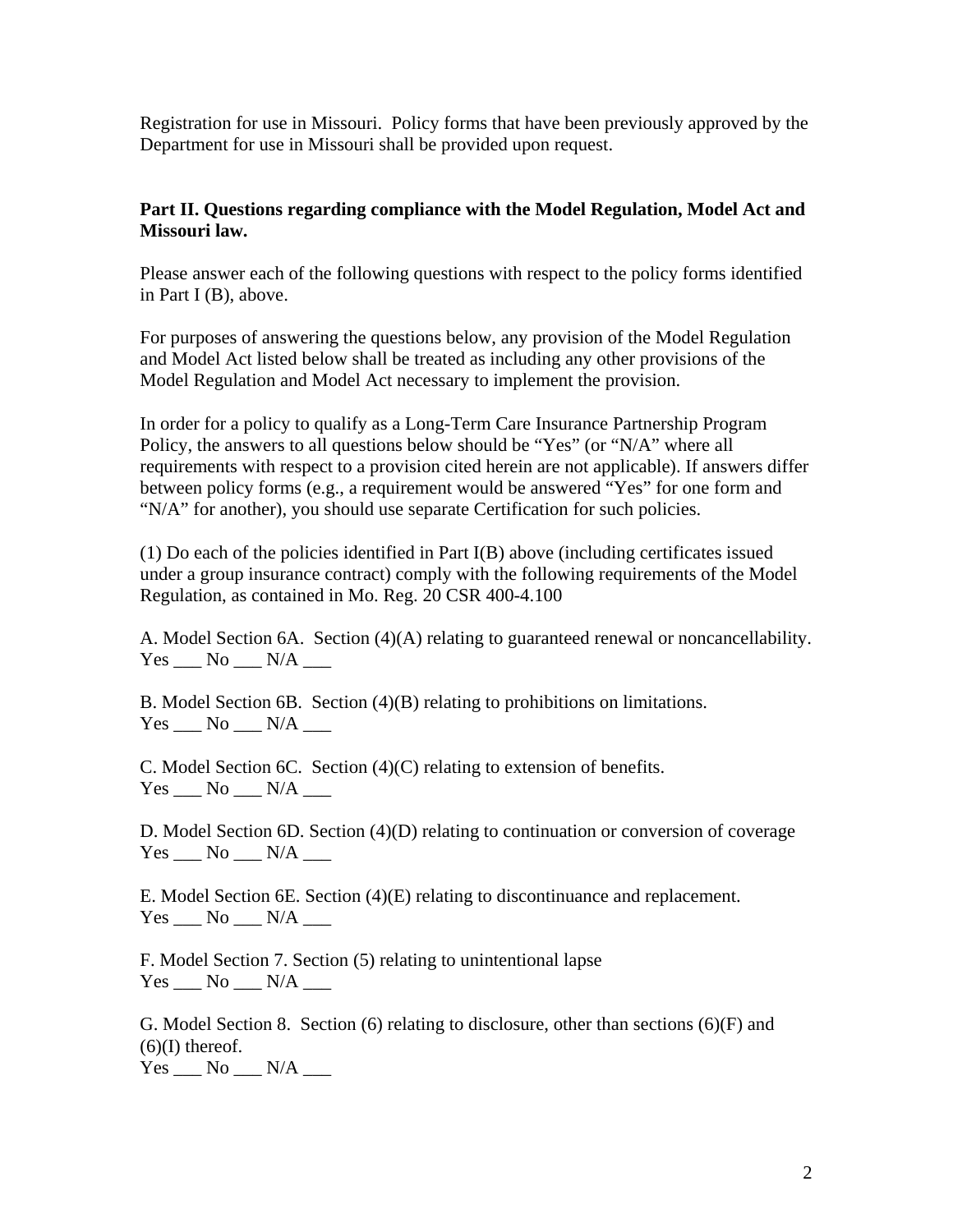H. Model Section 9. Section (7) relating to required disclosure of rating practices to the consumer.

 $Yes$  No  $N/A$   $\qquad$ 

I. Model Section 11. Section (9) relating to prohibitions against post-claims underwriting  $Yes \_\_ No \_\_ N/A \_\_$ 

J. Model Section 12. Section (10) relating to minimum standards for home health and community care benefits.

 $Yes \_\_ No \_\_ N/A \_\_$ 

K. Model Section 14. Section (12) relating to application forms and replacement coverage  $Yes \_\_ No \_\_ N/A \_\_$ 

L. Model Section 15. Section (13) relating to reporting requirements  $Yes \_\_ No \_\_ N/A \_\_$ 

M. Model Section 22. Section (20) relating to filing requirements for marketing  $Yes$   $No$   $N/A$   $\qquad$ 

N. Model Section 23. Section (21) relating to standards for marketing including inaccurate completion of medical histories. Yes No N/A

O. Model Section 24. Section (22) relating to suitability Yes \_\_\_ No \_\_\_ N/A \_\_\_

P. Model Section 25. Section (23) relating to prohibition against preexisting conditions and probationary periods in replacement coverage. Yes \_\_\_ No \_\_\_ N/A \_\_\_

Q. Model Section 28. Section (24) relating to contingent nonforfeiture benefits.  $Yes$   $No$   $N/A$ 

R. Model Section 31. Section (30) relating to the standard format outline of coverage.  $Yes \_\_ No \_\_ N/A \_\_$ 

S. Model Section 32. Section (31) relating to the requirement to deliver a shopper's guide.

 $Yes \_\_ No \_\_ N/A \_\_$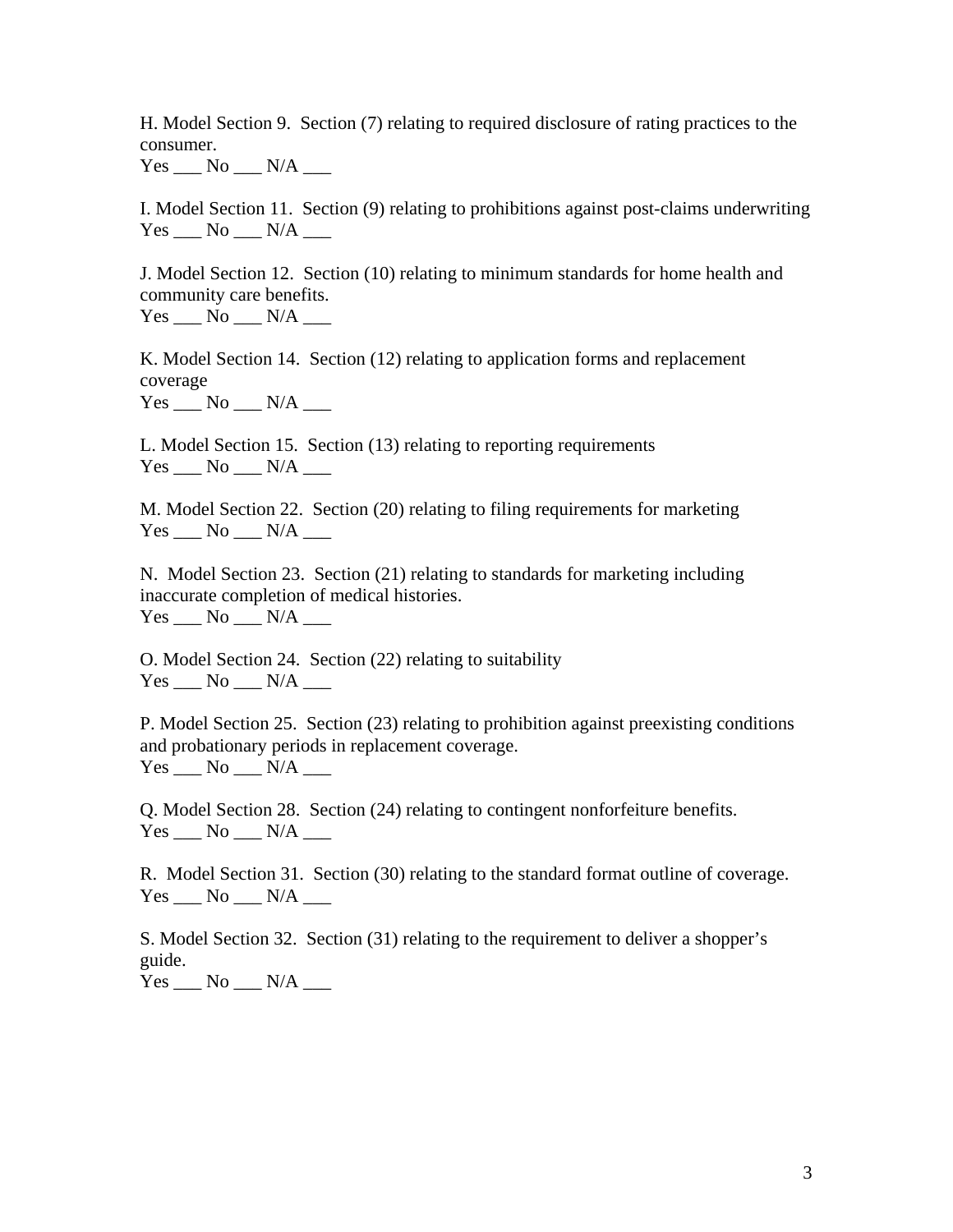(2) Do each of the policies identified in Part I(B) above (including certificates issued under a group insurance contract) comply with the following requirements of the Model Act?

A. Model Section 6C. Section 376.1109.3, RSMo, relating to preexisting conditions  $Yes \_\_ No \_\_ N/A \_\_$ 

B. Model Section 6D. Section 376.1109.6, RSMo, relating to prior hospitalization  $Yes \_\_ No \_\_ N/A \_\_$ 

C. Model Section 8. Section 376.1127.3, RSMo, relating to contingent nonforfeiture benefits

 $Yes \_\_ No \_\_ N/A \_\_$ 

D. Model Section 6F. Section 376.1109.11, RSMo, relating to the right to return.  $Yes$  No  $N/A$   $\qquad$ 

E. Model Section 6G. Section 376.1115, RSMo, relating to the outline of coverage.  $Yes \_\_ No \_\_ N/A \_\_$ 

F. Model Section 6H. Section 376.1115.3 RSMo, relating to requirements for certificates under group plans.  $Yes \_\_ No \_\_ N/A \_\_$ 

G. Model Section 6J. Section 376.1115.5, RSMo, relating to a policy summary for longterm care benefits funded through a life insurance vehicle by the acceleration of the death benefit.

 $Yes$   $No$   $N/A$ 

H. Model Section 6K. Section 376.1118 RSMo, relating to monthly reports on accelerated death benefits.  $Yes \_\_ No \_\_ N/A \_\_$ 

I. Model Section 7. Section 376.1124, RSMo, relating to incontestability period.)  $Yes \_\_ No \_\_ N/A \_\_$ 

## **Part III. Inflation Protection.**

Do each of the policies identified in Part I(B) above (including certificates issued under a group insurance contract) comply with the partnership program inflation protection requirements of sections 208.696.1(2)(b) RSMo.

 $Yes \_\_ No \_\_$